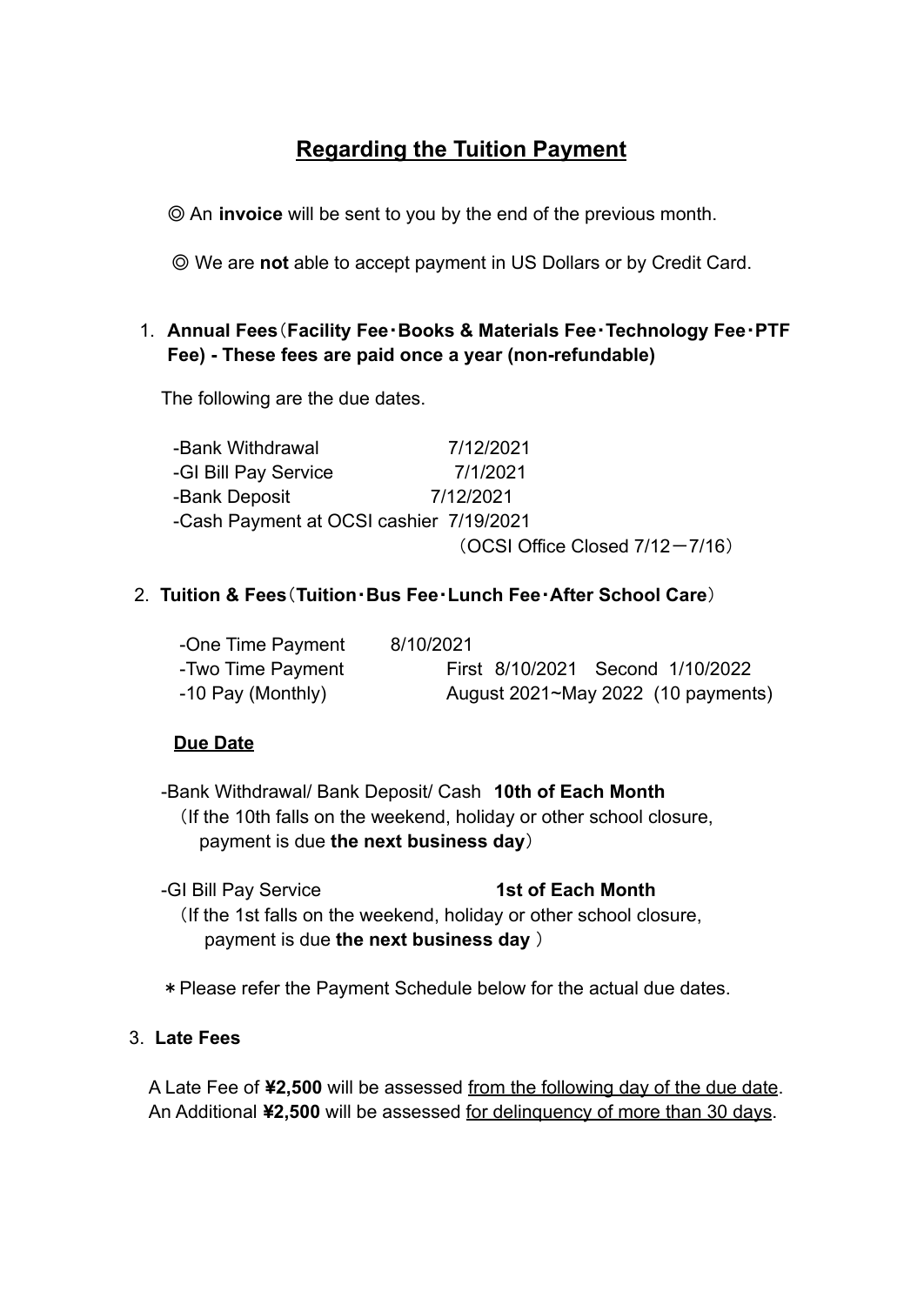# **Payment Schedule**

### **Bank Withdrawal/ Bank Deposit/ Cash**

| Month                              | Due Date/Withdrawal Date |
|------------------------------------|--------------------------|
| August (First day of school -9/15) | 2021/8/10                |
| September (9/16-10/15)             | 2021/9/10                |
| October (10/16-11/15)              | 2021/10/12               |
| November (11/16-12/15)             | 2021/11/10               |
| December (12/16-1/15)              | 2021/12/10               |
| January (1/16-2/15)                | 2022/1/11                |
| February (2/16-3/15)               | 2022/2/10                |
| March (3/16-4/15)                  | 2022/3/10                |
| April (4/16-5/15)                  | 2022/4/11                |
| May (5/16-Last day of school)      | 2022/5/10                |

### **GI Bill Pay Service Schedule**

| Month                              | Due Date/Withdrawal Date |  |
|------------------------------------|--------------------------|--|
| August (First day of school -9/15) | 2021/7/30                |  |
| September (9/16-10/15)             | 2021/9/1                 |  |
| October (10/16-11/15)              | 2021/10/1                |  |
| November (11/16-12/15)             | 2021/11/1                |  |
| December (12/16-1/15)              | 2021/12/1                |  |
| January (1/16-2/15)                | 2022/12/31               |  |
| February (2/16-3/15)               | 2022/2/1                 |  |
| March (3/16-4/15)                  | 2022/3/1                 |  |
| April (4/16-5/15)                  | 2022/4/1                 |  |
| May (5/16-Last day of school)      | 2022/4/29                |  |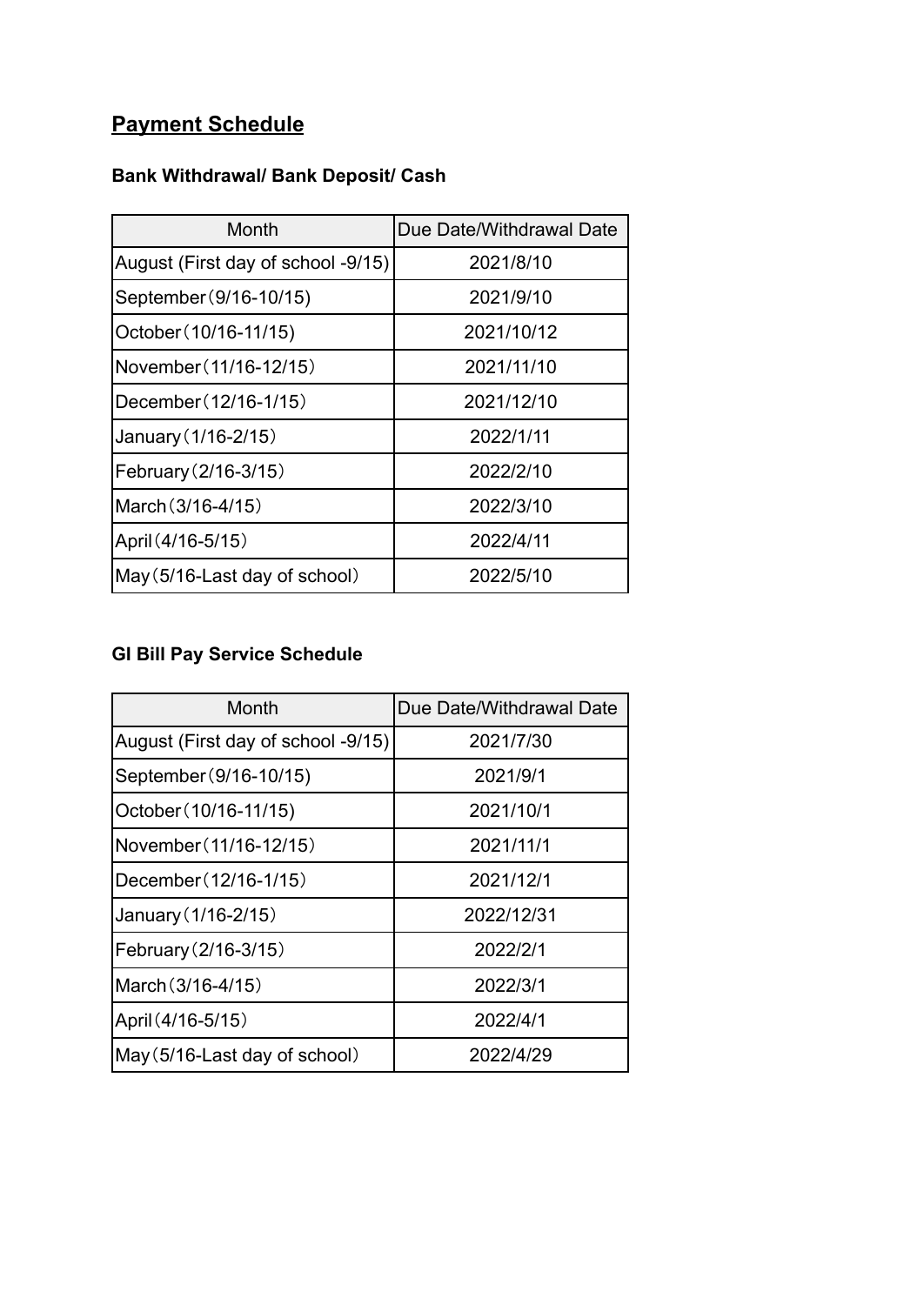#### 学費納入の流れ

◎ 毎月前月末にEメールにて請求書をお送りします。

◎ ドル払い・クレジットカード払いは受け付けておりません。

**1,** 年次費のお支払い(施設費・教材費・テクノロジー費・**PTF**費)

年に一度のお支払いです。引落日(支払期限)は下記の通りです。

 自動口座振替 引落日 7/12/2021 GI.Bill Pay Service 引落日 7/1/2021 銀行口座振込 支払期限 7/12/2021 現金(会計窓口)支払期限 7/19/2021(7/12-7/16事務所休業のため)

- \*登録をキャンセルされた場合、お支払いされた年次費の払い戻しは ありません。
- 2**.** 学費のお支払い(授業料・バス代・ランチ代・アフタースクール代)

| 1回払い | 支払期日:8/10/2021                        |  |  |
|------|---------------------------------------|--|--|
|      | 2回払い 支払期日:1回目 8/10/2021 2回目 1/10/2022 |  |  |
|      | 10回払い 8月より翌年5月までの10回払い                |  |  |

#### 支払期日

 自動口座振替/振込/現金 毎月**10**日(土・日・祝日の場合翌営業日) GI Bill Pay Service 毎月**1**日(米国の土・日・祝日の場合前営業日)

\*支払期日の詳細は支払いスケジュールをご参照ください。

3**.** 延滞金について

 お支払い期日の翌日から **¥2,500** の延滞金が加算されます。 30日以上過ぎた場合さらに **¥2,500** の延滞金が加算されます。